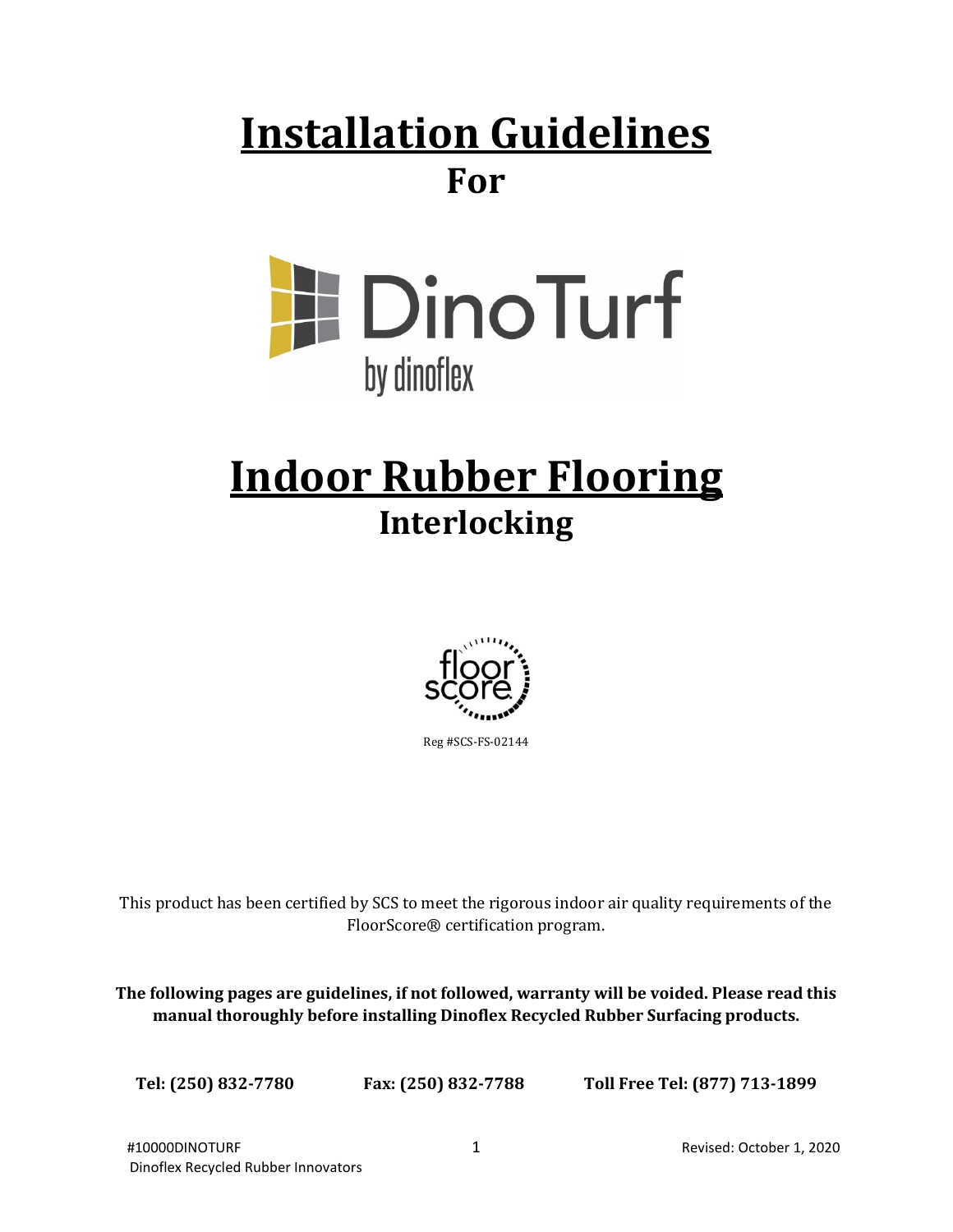### TABLE OF CONTENTS

| <b>SECTION</b>                | <b>GENERAL INFORMATION</b>                                                                                                           | <b>PAGE</b><br>3               |
|-------------------------------|--------------------------------------------------------------------------------------------------------------------------------------|--------------------------------|
| <b>PRODUCT</b><br>II          | MATERIAL STORAGE & HANDLING<br><b>General Packaging Info</b><br>Receipt of Merchandise<br>Storage                                    | 3<br>3<br>3                    |
| III                           | <b>TOOLS &amp; ACCESSORIES</b><br><b>Tools and Safety Equipment</b>                                                                  | 4                              |
| <b>INSTALLATION</b><br>IV     | <b>SUB-SURFACE</b><br>Preparation of sub-surface<br>Concrete<br>Wood                                                                 | 4<br>$\overline{4}$<br>$4 - 5$ |
| V                             | PREINSTALLATION<br><b>General Information</b><br><b>Chalk Lines</b><br>Mat Layout<br><b>Acclimation - Dry Lay Process</b><br>Cutting | 5<br>5<br>$5-6$<br>6<br>6      |
| <b>VI</b>                     | <b>INSTALLATION</b><br><b>Installation Information</b>                                                                               | $6 - 7$                        |
| <b>CLEANING</b><br><b>VII</b> | POST INSTALLATION CLEANING                                                                                                           | 7                              |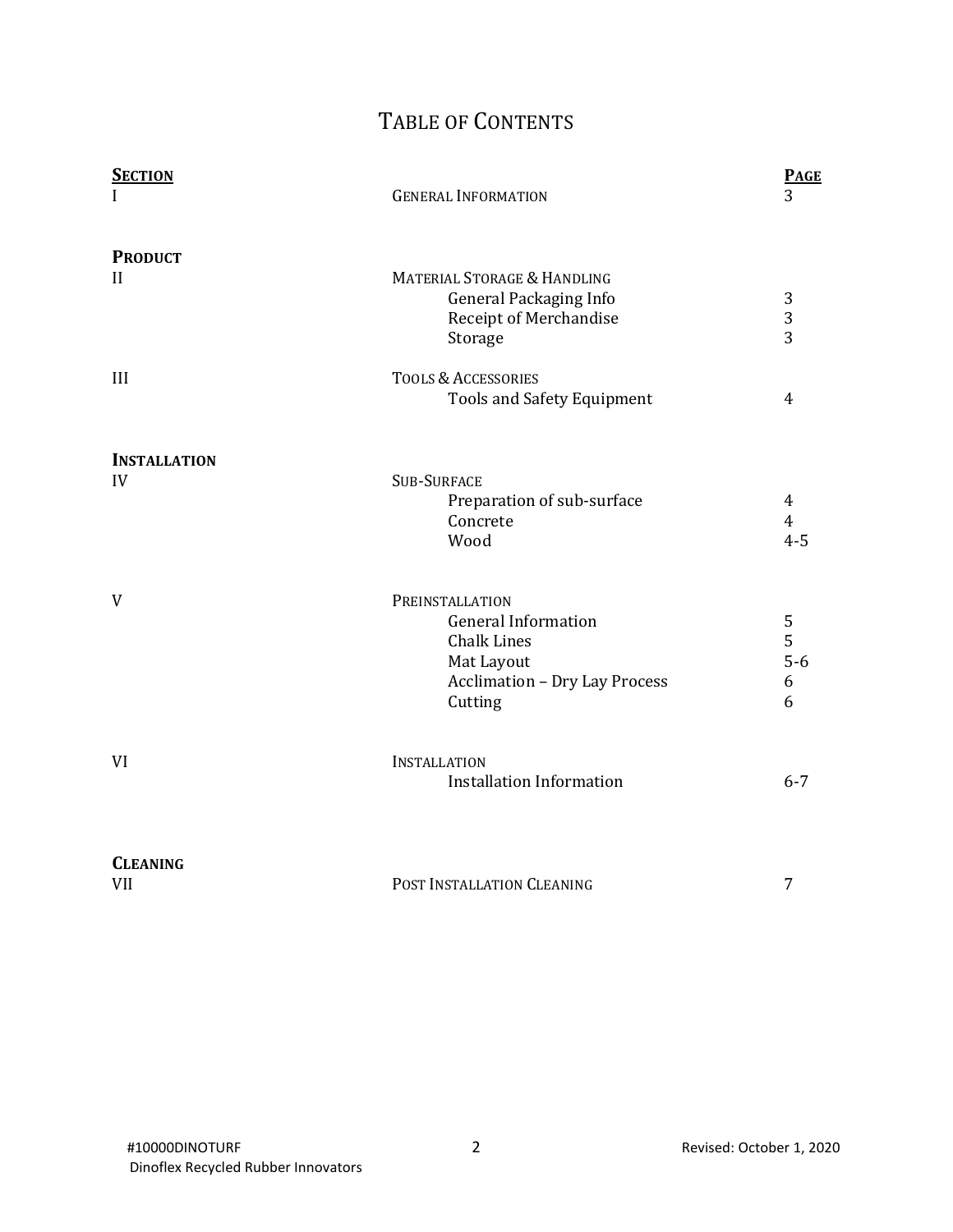#### **SECTION I – GENERAL INFORMATION**

- This installation method and mat format is a must for all areas in extreme temperature and humidity change, or where surface moisture may be present after installation, i.e. ice arenas, locker rooms and entry ways.
- Product Information:
	- $\circ$  Thickness tolerance of  $\pm$  0.5mm
	- o Dimensions:  $37''$  x  $37''$  = 9.5 ft<sup>2</sup> (94cm x 94cm) Dimension tolerance of  $1/8''$  (3.2mm)

### **SECTION II – MATERIAL STORAGE & HANDLING**

#### **General Information:**

• All Dinoflex products are packaged on wooden pallets, covered with a plastic cozy, and secured by metal strapping. (image below does not include metal strapping)



#### **Receipt of Merchandise:**

- It is recommended you double-check your order is correct.
- Inspect for any damage that may have occurred during transportation.
- Identify any other possible shortcomings.
- For your own protection, ensure that defective product is identified prior to the start of the installation.
	- o Notify your sales rep regarding any defective product immediately.
- Dinoflex is not responsible for any installation costs that occur because of defective product being installed.

#### **Storage**

- Store product in a dry and clean area.
- Before placing any Dinoflex product in storage remove the pallet strapping.
- Leave plastic cozy on during storage.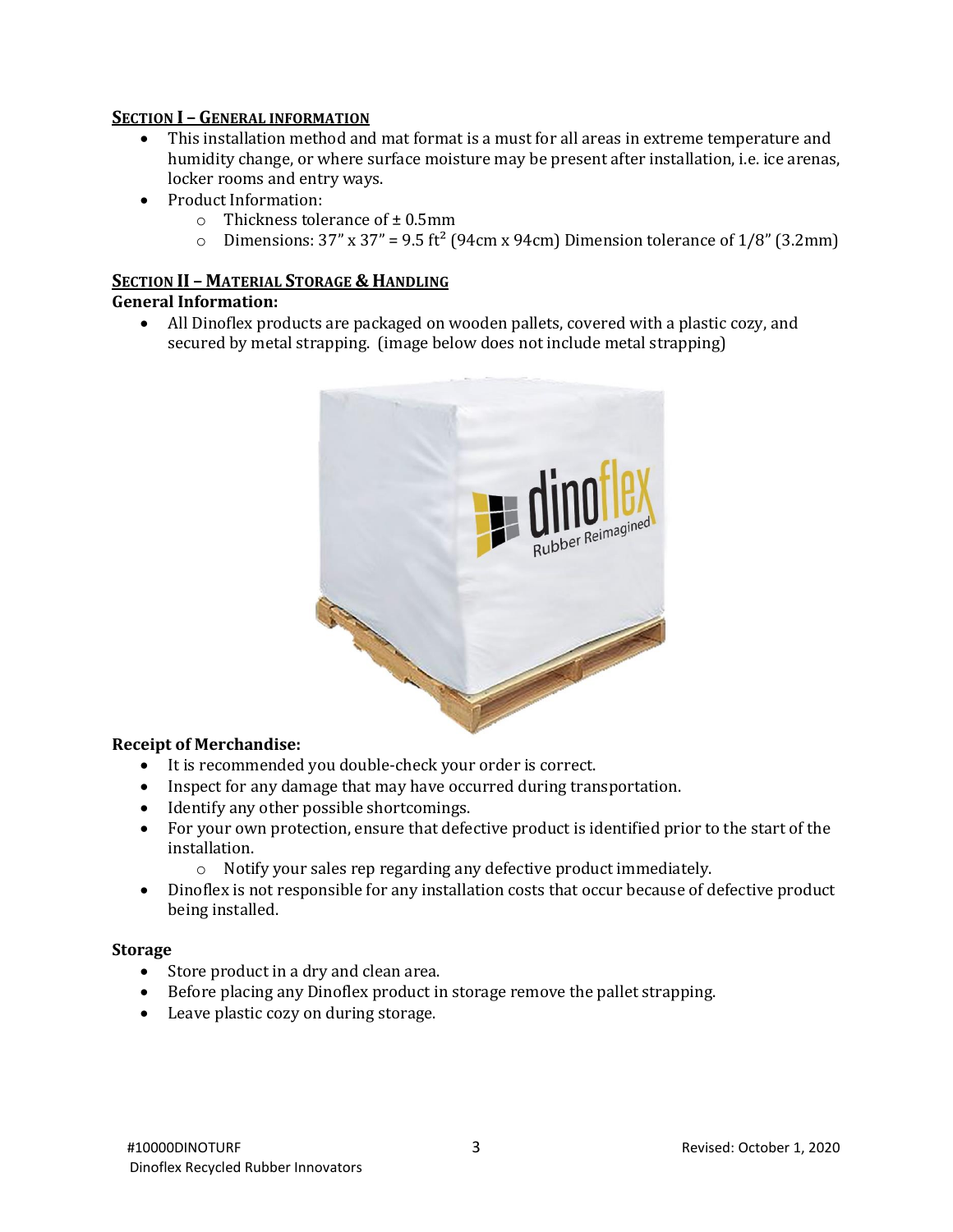#### **SECTION III – TOOLS & ACCESSORIES**

#### **Tools and Safety Equipment**

- Dinoflex Installation Guidelines
- Safety glasses
- Rubber gloves and boots
- Heavy duty utility knife
- Measuring tape
- Transit level and straight edge
- Chalk snap-line
- Carpenter's square
- Putty knife
- Masonite board or plywood
- 858ml adhesive caulking gun, if needed to adhere reducer strip
- **Brush with synthetic bristles**

#### **SECTION IV –SUB-SURFACE**

#### **Preparation of the Sub-surface**

- The sub-surface must be flat/smooth, clean, dry, structurally sound and all debris including old adhesive must be removed.
	- o Scraping may be required to remove debris.
- Particleboard, chipboard, Masonite, and Lauan Plywood are not considered suitable underlayment.
- If installing on an incline surface, start at the bottom and move up the surface to avoid sliding of the mats.
- Debris left under mats will cause height variations, telegraphing and undulations.

#### **Concrete Sub-Surface**

- New concrete sub-floors must be thoroughly cured and free from hydrostatic pressure (a minimum of 30 days after pour).
- Concrete substrates should not exceed 90% RH and/or 5lbs x 24-hours x 1000 sq. ft.
- It is essential that pH tests be taken on all concrete floors. This must range between 7 and 9. If it does not, the sub-floor must be neutralized prior to the beginning of the installation. **These tests must be documented.**
- Moisture vapor emissions test in accordance to ASTM F1869 and relative humidity in concrete test in accordance to ASTM F2170 must be completed.
- Sub-surface must be smooth and level to a tolerance not exceeding 1/8" in 10 lineal feet.
	- o The Concrete Surface Profile (CSP) must achieve a requirement of CSP2.
- If existing concrete is too rough, or does not meet the above criteria, apply a Portland cement based leveling compound to smooth and level the surface. Follow all leveling compound manufacturer's instructions.
- Warranty is not applicable if specified moisture ranges are not adhered to.

#### **Wood Sub-Surface**

- Wood sub-surface must be sealed for installation to be completed.
- Wood sub-surface must be a minimum of 1" thickness, and free from any flex movement. (5/8" on joists with a 3/8" overlay is acceptable).
- New plywood should be acclimatized for a 48-hour period prior to installation of the rubber flooring.
- CDX exterior smooth one side is suggested for new wood substrates.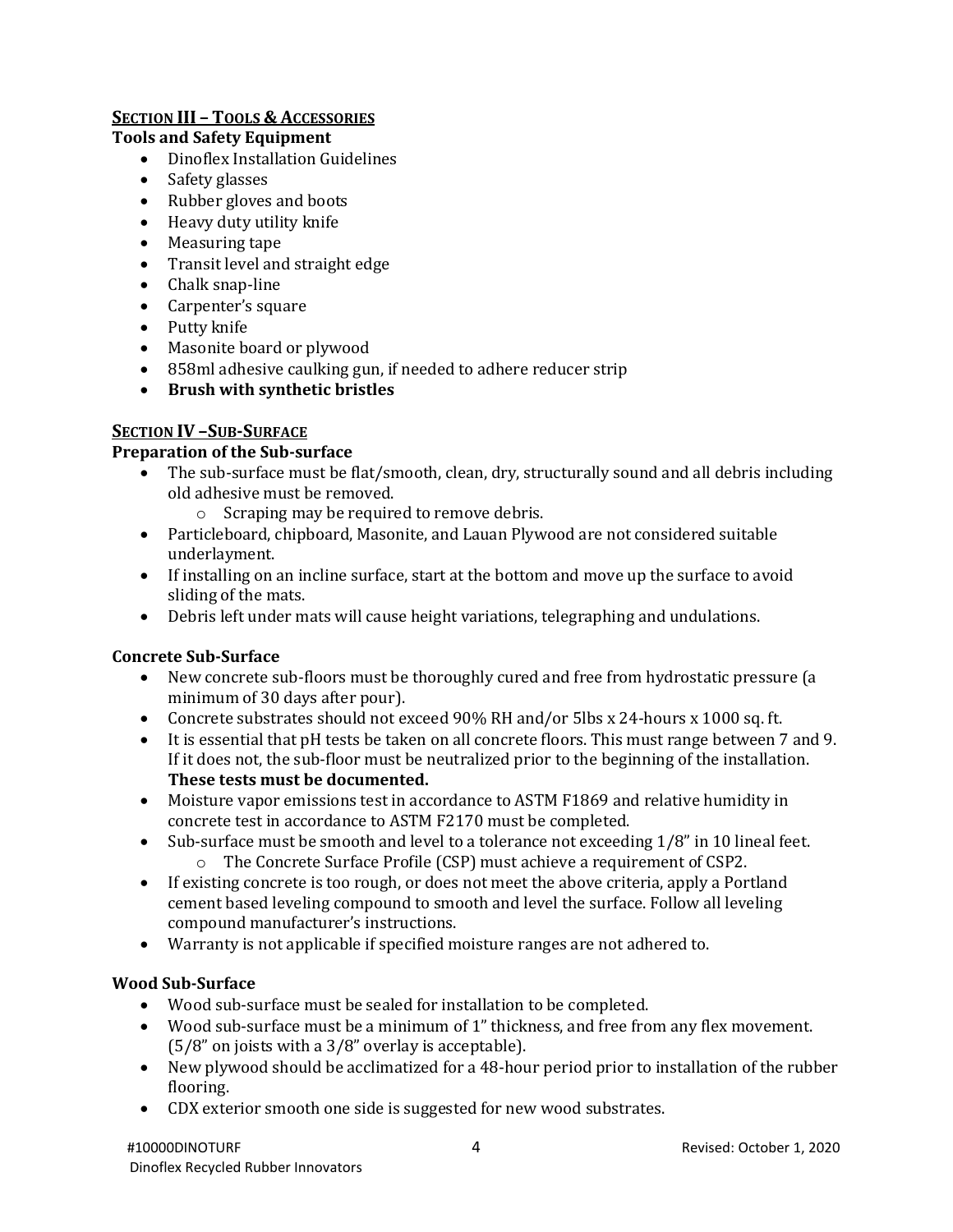- Secure all nails and screws to prevent future protrusion.
- Any cracks, holes, rough or uneven areas should be patched with a polymer-modified cement leveling compound and/or sanded to achieve a smooth surface.
- It is vital that a moisture test be completed prior to installation with records kept. No less than 20 spot checks per 1000 sq. ft. should be observed. Any readings higher than 13% are not acceptable and installation must wait until levels are at or under 13%.
- Warranty is not applicable if specified moisture ranges are not adhered to.

#### **SECTION V – PRE-INSTALLATION**

#### **General Information**

- Prior to installing Dinoflex Recycled Rubber Flooring, ensure all other trades have completed their work schedules.
- The use of Masonite board or plywood should be used to protect the rubber flooring from damage and debris.
- Product and sub-floor must be of the same temperature. This should be checked using an infrared digital thermometer.
- Dinoflex is not responsible for any product failure if proper floor preparation and/or installation procedures are not followed.
- Check ambient temperature:
- All HVAC systems must be fully operational 24-hours prior to beginning the acclimation process.
- Rubber flooring may be installed between temperatures of  $14^{\circ}C$  (57°F) and 23°C (72°F).
	- o Room temperature must be consistent during the entire installation.
	- o Large fluctuations in temperature or humidity will cause expansion or contraction.
- In-floor radiant heat should be shut off for 24-hours prior to acclimation (72-hours prior to installation), be shut off throughout installation and remain off for 72-hours after installation is complete.
	- $\circ$  It is recommended that surface temperature does not exceed 25 $\degree$ C (77 $\degree$ F)

#### **Chalk Lines**

• Locate the midpoint of the room, chalk a start line down the center. Chalk another similar start line 90° to the first one. (Figure 1)



#### **Mat Layout**

- Each mat is designed with an arrow indicating the direction each mat should be installed o Install mats same side up as received, **Do Not Flip Over**
- The installer should have all relevant information about the mat arrangement from the owner.
- Begin mat layout from the point where the two chalk lines intersect.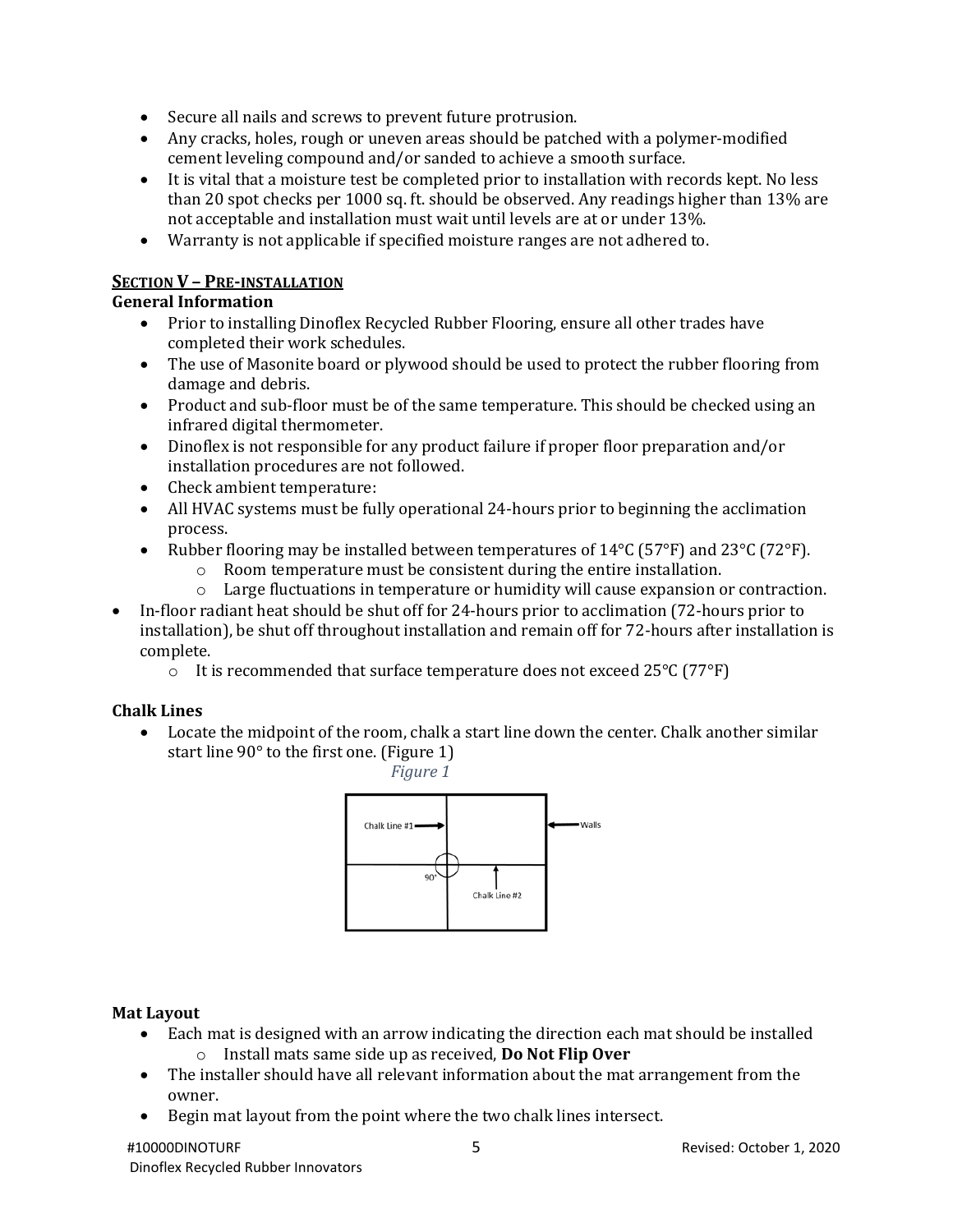- Work outwards in both directions.
- Start second row on either side of the center line towards the chalk line.
- Make sure that second row is installed by staggering mats.
	- o This will avoid any four corners from meeting at one spot. (see figure 2)



#### **Acclimation and Dry Lay**

- *Acclimation/Dry Lay Checklist is required to be completed or warranty will be void.*
- A minimum of 48 72 hours before starting the installation.
	- o Storage longer than 2 weeks will require a longer acclimation period.
	- o Mats in the lower portion of the stack will compress to a greater degree than those in the upper portion.
	- $\circ$  A mat laid down in the morning hours at 0°C (32°F) would be a different size than a mat laid at 20°C (68°F) later in the day.
	- $\circ$  Acclimation should only begin once the sub-surface has reached a temperature between 14°C (57°F) and 23°C (72°F).
- Lay out all mats on the sub-surface in piles of 2 or less:
	- o Allow them to acclimate until they have reached a consistent size.
		- Some products under certain conditions have shown expansion and contraction in size of up to 1/8" (3.2mm).
	- o Check for any shading or uneven color distribution.
		- Although this product is directional and has a sticker indicating the direction, rotating the mat 90° or installing it in a less visible area may help improve the effect.
	- o Inspect all mats for visible defects**.**
		- Ensure the defective product is identified prior to the start of the installation, notify Rep/Dealer immediately.
			- Labor will not be covered if any defective product is installed.

#### **Cutting**

- Lay mat on a flat surface, hold the metal straight edge on the cut line, and cut with sharp utility knife.
- Keep scoring the cut until separated.
- Change or snap off blades frequently to ensure clean cuts.
- For odd angles, circular patterns, etc. a cardboard template is suggested.
- Join factory edges together. Hand cut edges should be used against the perimeter walls only.